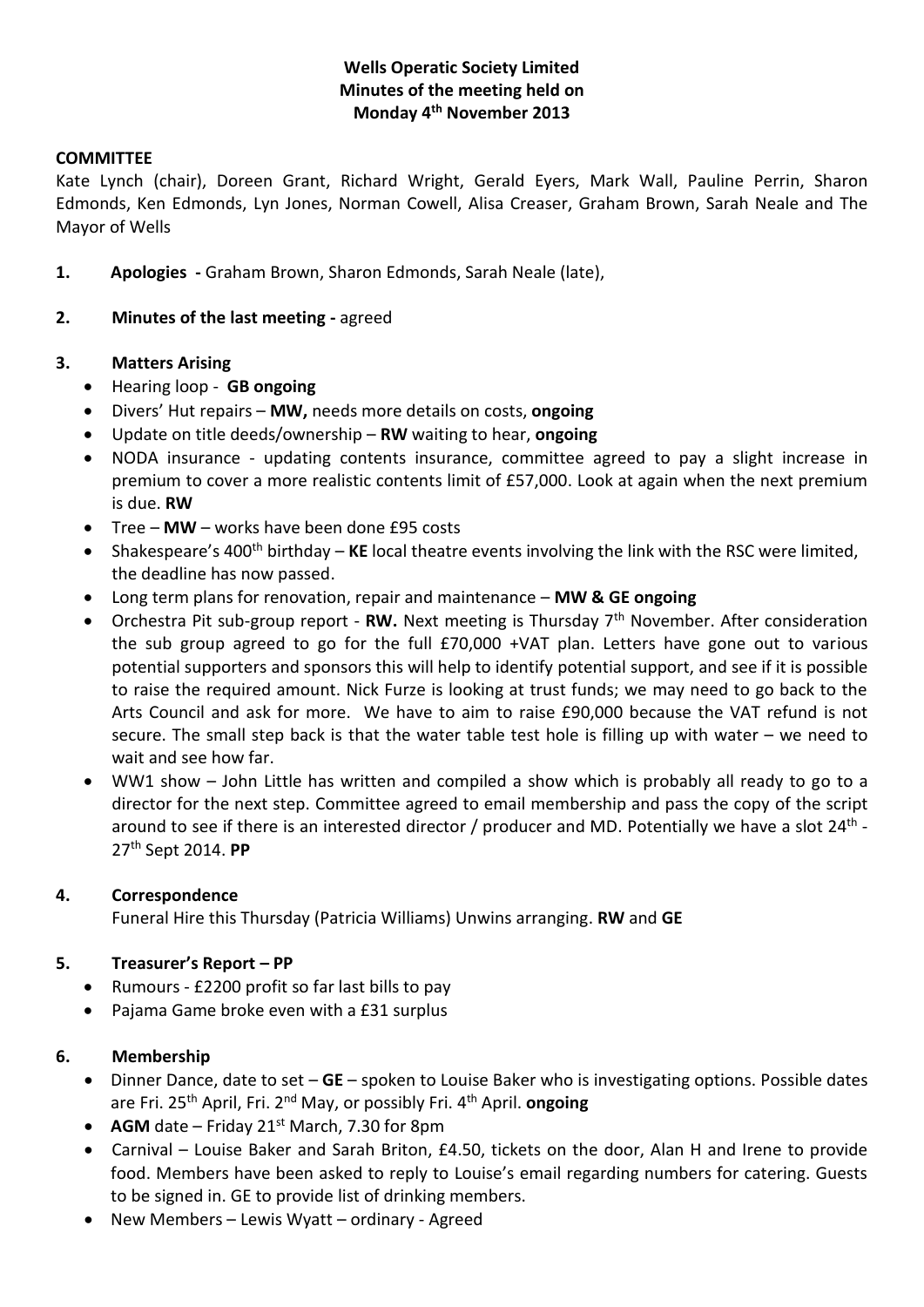- Myfanwy Hall Child fro panto- Agreed
- Thanks to all those involved (Vicky, Nick, Alisa etc) in the excellent murder mystery event, loads of fun and things to do – amazing! About 40 people attended.

## **7. Publicity**

Panto publicity on the way

# **8. Theatre Renovations**

- Roof quotes **MW ongoing**
- Solar Panels **NC ongoing**
- New steps / ladders **MW ongoing**

# **9. Production/Trifold/Hire**

- *Rumours* Review very good, successful, well done Doreen.
- **December 14th – 21st 2013** *Goldilocks and the Three Bears* **– SE -** Directing**, Nick Barlow** MD**, Vicky Orman -** Producer**, Charlie Watkins** - SM**, Sarah Briton** - Costume, **Sandra Marshall and Cast** - Adult Choreography, **Ella Upham** - Children's choreographer, **GB** - Lighting, **Adrian Mitchell** - Sound, **FB** - Prompt, **Lesley Ricketts** - Props, **Budget** – set, Ticket price – **£10, £7**, Rehearsal schedule – **agreed**
- **March 26th – 29th 2014** *Stepping Out by Richard Harris*  **Gerald and Tina Eyers** directing, **? -**Set Design, **GB** - Stage Manager, **PR** - Lighting & Sound, **?**- Props, ? - Costume, **?** – Prompt, Budget - tba, Ticket price – **£10, £8**. Rehearsal schedule - **agreed**
- **May 19th – 24th 2014 –** *Into the Woods* **Lois Harbinson –** Directing, **GB** Producing**, Sheila Ross -** MD, **Catherine Tucker –** SM, **SN** - Choreography, **Louise Baker** - Costumes**, GB** - Lighting**, Pete Ross** - Sound**, Emma Longley** - Props**,** Budget – TBA, Ticket Price – TBA, Rehearsal schedule - TBA
- **September 24th - 27th 2014** Play or musical? Any volunteers? Have a look at WW1 show.
- **December 13th - 20th 2014** Pantomime? Any volunteers?
- **March 2015** a play, Any volunteers?
- **May 2015** *- Spend Spend Spend,* **Brian Epps –** Directing, **RW** Producing**, ? Sheila Ross -** MD,**? –** SM, **Carol Applegate** - Choreography, **? -** Costumes**, ?** - Lighting**, ?** - Sound**, ?** - Props**,** Budget – TBA, Ticket Price – TBA, Rehearsal schedule – TBA
- **May 2016 Ken Edmonds** has suggested that we consider *Kiss Me Kate* as this is the 400<sup>th</sup> year after Shakespeare's death. Other Shakespeare productions might also be considered for this year. **Ongoing.**

### **10. Training - ntr**

### **11. Show Reviews**

- *From Here to Eternity*, Shaftsbury Theatre London, written by Tim Rice etc. Pearl harbour story, great dancing and movement, gritty story based on the film. Great. GE
- *Romeo and Juliet* at the Royal Opera House Fab-u-lous! GE
- *As you like it* at Stratford, very good, fast and slick, really good, excellent use of the pause RW
- *Anything Goes*  WSM very good, old version (which is a bit tired) RW
- *A Chorus Line* Taunton, Tacchi Morris centre, Great production, SN
- *Strode Golden Gala* Strode 50<sup>th</sup> year, some good bits but not a full representation of their range. Some sections felt under rehearsed and quite weak i.e. the final bow. Some parts seemed more thrown together, KE and MW, SN